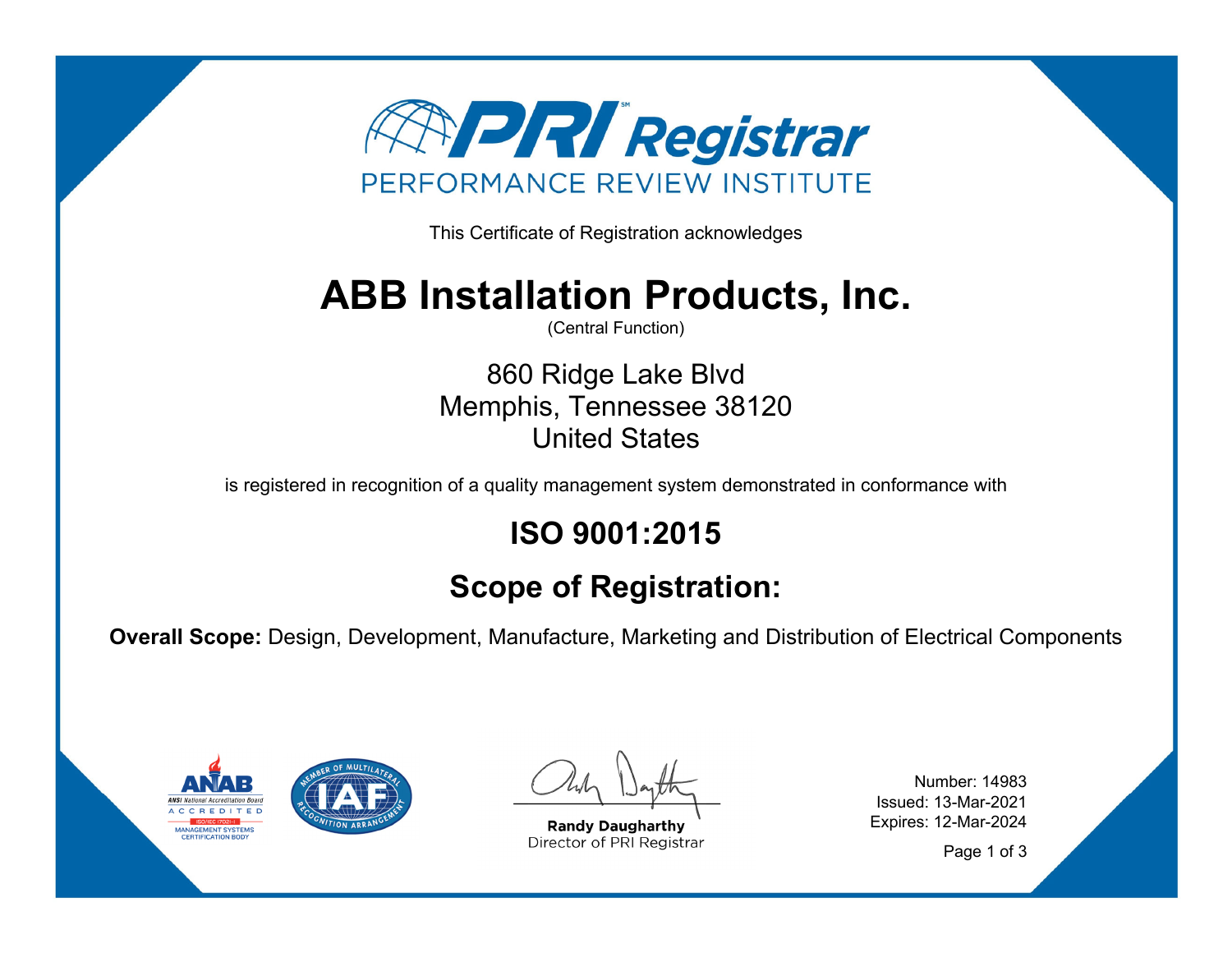

**ABB Installation Products, Inc.** (Central Function) 860 Ridge Lake Blvd. Memphis, Tennessee 38120 United States

**ABB Installation Products, Inc.**  200 Challenger Drive Portland, Tennessee 37148 United States

**ABB Installation Products, Inc.**  12 Southland Road, 1 Aviator Way Ormond Beach, Florida 32147 United States

**ABB Installation Products, Inc.**  5601 Highland Drive Jonesboro, Arkansas 72401 United States

**ABB Installation Products, Inc.**  415 19th Street Drive SE Hickory, North Carolina 28602 United States

**ABB Installation Products, Inc.**  1 Esna Park Hackettstown, New Jersey 07840 United States



Scope: Design and Distribution of Electrical Components

- Scope: Manufacturing of Wire Management & Connectivity (WMC) and Conduit, Explosion, & Lighting (CEL)
- Scope: Manufacturing of Cable Accessories and Apparatus (CAA)
- Scope: Design, Manufacturing, Distribution & Marketing of Electrical Components
- Scope: Manufacturing of Cable, Accessories & Apparatus (CAA)

Scope: Design, R&D, Manufacturing, Distribution & Marketing of Electrical Components. Scope also applies to 497 Schooleys Mountain Road Hackettstown, NJ 07840

**Randy Daugharthy** Director of PRI Registrar

Number: 14983 Issued: 13-Mar-2021 Expires: 12-Mar-2024

Page 2 of 3